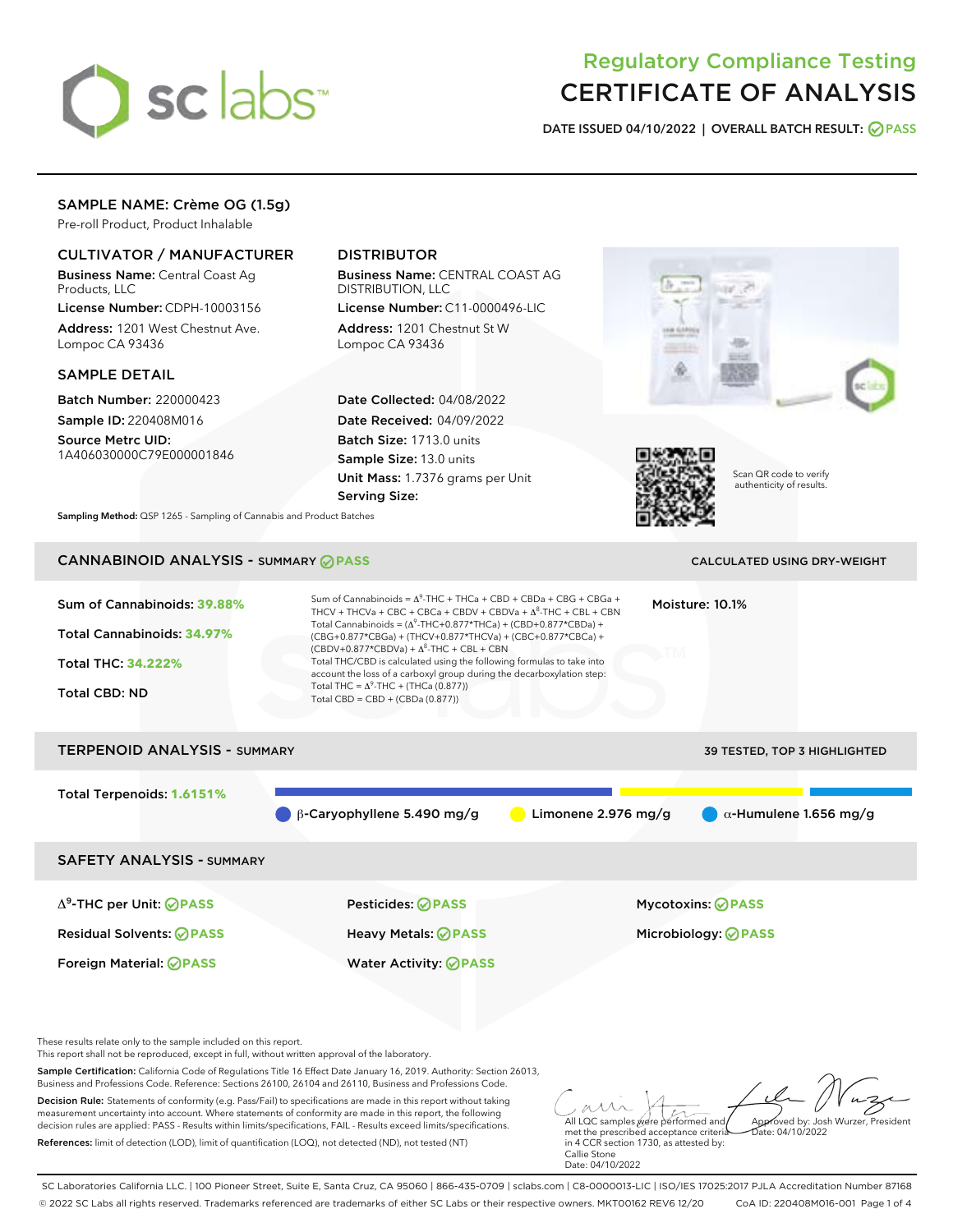



CRÈME OG (1.5G) | DATE ISSUED 04/10/2022 | OVERALL BATCH RESULT: Ø PASS

### CANNABINOID TEST RESULTS - 04/09/2022 2 PASS

Tested by high-performance liquid chromatography with diode-array detection (HPLC-DAD). Calculated using Dry-Weight. **Method:** QSP 1157 - Analysis of Cannabinoids by HPLC-DAD

#### TOTAL CANNABINOIDS: **34.97%**

Total Cannabinoids (Total THC) + (Total CBD) + (Total CBG) + (Total THCV) + (Total CBC) +  $(Total$  CBDV) +  $\Delta$ <sup>8</sup>-THC + CBL + CBN

TOTAL THC: **34.222%** Total THC (Δ<sup>9</sup> -THC+0.877\*THCa)

TOTAL CBD: ND

Total CBD (CBD+0.877\*CBDa)

TOTAL CBG: 0.26% Total CBG (CBG+0.877\*CBGa)

TOTAL THCV: 0.312% Total THCV (THCV+0.877\*THCVa)

TOTAL CBC: 0.175% Total CBC (CBC+0.877\*CBCa)

TOTAL CBDV: ND Total CBDV (CBDV+0.877\*CBDVa)

| <b>COMPOUND</b>  | LOD/LOQ<br>(mg/g)          | <b>MEASUREMENT</b><br><b>UNCERTAINTY</b><br>(mg/g) | <b>RESULT</b><br>(mg/g) | <b>RESULT</b><br>(%) |
|------------------|----------------------------|----------------------------------------------------|-------------------------|----------------------|
| <b>THCa</b>      | 0.05/0.14                  | ±7.016                                             | 390.22                  | 39.022               |
| <b>THCVa</b>     | 0.07 / 0.20                | ±0.119                                             | 3.56                    | 0.356                |
| <b>CBGa</b>      | 0.1/0.2                    | ±0.11                                              | 3.0                     | 0.30                 |
| <b>CBCa</b>      | 0.07/0.28                  | ±0.069                                             | 2.00                    | 0.200                |
| $\Lambda^9$ -THC | 0.06/0.26                  | N/A                                                | <b>ND</b>               | <b>ND</b>            |
| $\Lambda^8$ -THC | 0.1/0.4                    | N/A                                                | <b>ND</b>               | <b>ND</b>            |
| <b>THCV</b>      | 0.1 / 0.2                  | N/A                                                | <b>ND</b>               | <b>ND</b>            |
| <b>CBD</b>       | 0.07/0.29                  | N/A                                                | <b>ND</b>               | <b>ND</b>            |
| <b>CBDa</b>      | 0.02/0.19                  | N/A                                                | <b>ND</b>               | <b>ND</b>            |
| <b>CBDV</b>      | 0.04/0.15                  | N/A                                                | <b>ND</b>               | <b>ND</b>            |
| <b>CBDVa</b>     | 0.03 / 0.53                | N/A                                                | <b>ND</b>               | <b>ND</b>            |
| <b>CBG</b>       | 0.06/0.19                  | N/A                                                | <b>ND</b>               | <b>ND</b>            |
| <b>CBL</b>       | 0.06 / 0.24                | N/A                                                | <b>ND</b>               | <b>ND</b>            |
| <b>CBN</b>       | 0.1 / 0.3                  | N/A                                                | <b>ND</b>               | <b>ND</b>            |
| <b>CBC</b>       | 0.2 / 0.5                  | N/A                                                | <b>ND</b>               | <b>ND</b>            |
|                  | <b>SUM OF CANNABINOIDS</b> |                                                    | 398.8 mg/g              | 39.88%               |

#### **UNIT MASS: 1.7376 grams per Unit**

| $\Delta^9$ -THC per Unit               | 1100 per-package limit | <b>ND</b>       | <b>PASS</b> |
|----------------------------------------|------------------------|-----------------|-------------|
| <b>Total THC per Unit</b>              |                        | 594.64 mg/unit  |             |
| <b>CBD per Unit</b>                    |                        | <b>ND</b>       |             |
| <b>Total CBD per Unit</b>              |                        | <b>ND</b>       |             |
| <b>Sum of Cannabinoids</b><br>per Unit |                        | 693.0 mg/unit   |             |
| <b>Total Cannabinoids</b><br>per Unit  |                        | $607.6$ mg/unit |             |

#### **MOISTURE TEST RESULT**

10.1% Tested 04/09/2022 Method: QSP 1224 - Loss on Drying (Moisture)

## TERPENOID TEST RESULTS - 04/10/2022

Terpene analysis utilizing gas chromatography-flame ionization detection (GC-FID). **Method:** QSP 1192 - Analysis of Terpenoids by GC-FID

| <b>COMPOUND</b>         | LOD/LOQ<br>(mg/g) | <b>MEASUREMENT</b><br><b>UNCERTAINTY</b><br>(mg/g) | <b>RESULT</b><br>(mg/g)                          | <b>RESULT</b><br>(%) |
|-------------------------|-------------------|----------------------------------------------------|--------------------------------------------------|----------------------|
| β-Caryophyllene         | 0.004 / 0.012     | ±0.1521                                            | 5.490                                            | 0.5490               |
| Limonene                | 0.005 / 0.016     | ±0.0330                                            | 2.976                                            | 0.2976               |
| $\alpha$ -Humulene      | 0.009/0.029       | ±0.0414                                            | 1.656                                            | 0.1656               |
| <b>Myrcene</b>          | 0.008 / 0.025     | ±0.0105                                            | 1.054                                            | 0.1054               |
| Linalool                | 0.009 / 0.032     | ±0.0277                                            | 0.937                                            | 0.0937               |
| Fenchol                 | 0.010 / 0.034     | ±0.0228                                            | 0.757                                            | 0.0757               |
| <b>Terpineol</b>        | 0.009 / 0.031     | ±0.0332                                            | 0.695                                            | 0.0695               |
| trans-ß-Farnesene       | 0.008 / 0.025     | ±0.0152                                            | 0.549                                            | 0.0549               |
| $\beta$ -Pinene         | 0.004 / 0.014     | ±0.0039                                            | 0.438                                            | 0.0438               |
| <b>Terpinolene</b>      | 0.008 / 0.026     | ±0.0069                                            | 0.433                                            | 0.0433               |
| $\alpha$ -Pinene        | 0.005 / 0.017     | ±0.0019                                            | 0.289                                            | 0.0289               |
| $\alpha$ -Bisabolol     | 0.008 / 0.026     | ±0.0105                                            | 0.252                                            | 0.0252               |
| <b>Borneol</b>          | 0.005 / 0.016     | ±0.0053                                            | 0.161                                            | 0.0161               |
| <b>B-Ocimene</b>        | 0.006 / 0.020     | ±0.0025                                            | 0.099                                            | 0.0099               |
| Geraniol                | 0.002 / 0.007     | ±0.0034                                            | 0.098                                            | 0.0098               |
| <b>Nerolidol</b>        | 0.006 / 0.019     | ±0.0043                                            | 0.088                                            | 0.0088               |
| Caryophyllene<br>Oxide  | 0.010 / 0.033     | ±0.0030                                            | 0.083                                            | 0.0083               |
| Camphene                | 0.005 / 0.015     | ±0.0004                                            | 0.039                                            | 0.0039               |
| Fenchone                | 0.009 / 0.028     | ±0.0007                                            | 0.029                                            | 0.0029               |
| Citronellol             | 0.003 / 0.010     | ±0.0011                                            | 0.028                                            | 0.0028               |
| $\gamma$ -Terpinene     | 0.006 / 0.018     | N/A                                                | <loq< th=""><th><math>&lt;</math>LOQ</th></loq<> | $<$ LOQ              |
| Sabinene Hydrate        | 0.006 / 0.022     | N/A                                                | <loq< th=""><th><loq< th=""></loq<></th></loq<>  | <loq< th=""></loq<>  |
| Nerol                   | 0.003 / 0.011     | N/A                                                | <loq< th=""><th><loq< th=""></loq<></th></loq<>  | <loq< th=""></loq<>  |
| Guaiol                  | 0.009 / 0.030     | N/A                                                | <loq< th=""><th><math>&lt;</math>LOQ</th></loq<> | $<$ LOQ              |
| Sabinene                | 0.004 / 0.014     | N/A                                                | <b>ND</b>                                        | ND                   |
| $\alpha$ -Phellandrene  | 0.006 / 0.020     | N/A                                                | <b>ND</b>                                        | ND                   |
| $\Delta^3$ -Carene      | 0.005 / 0.018     | N/A                                                | ND                                               | <b>ND</b>            |
| $\alpha$ -Terpinene     | 0.005 / 0.017     | N/A                                                | <b>ND</b>                                        | <b>ND</b>            |
| p-Cymene                | 0.005 / 0.016     | N/A                                                | ND                                               | ND                   |
| Eucalyptol              | 0.006 / 0.018     | N/A                                                | <b>ND</b>                                        | <b>ND</b>            |
| Isopulegol              | 0.005 / 0.016     | N/A                                                | ND                                               | ND                   |
| Camphor                 | 0.006 / 0.019     | N/A                                                | ND                                               | ND                   |
| Isoborneol              | 0.004 / 0.012     | N/A                                                | <b>ND</b>                                        | ND                   |
| Menthol                 | 0.008 / 0.025     | N/A                                                | <b>ND</b>                                        | ND                   |
| Pulegone                | 0.003 / 0.011     | N/A                                                | ND                                               | ND                   |
| <b>Geranyl Acetate</b>  | 0.004 / 0.014     | N/A                                                | ND                                               | ND                   |
| $\alpha$ -Cedrene       | 0.005 / 0.016     | N/A                                                | <b>ND</b>                                        | ND                   |
| Valencene               | 0.009 / 0.030     | N/A                                                | ND                                               | ND                   |
| Cedrol                  | 0.008 / 0.027     | N/A                                                | <b>ND</b>                                        | ND                   |
| <b>TOTAL TERPENOIDS</b> |                   |                                                    | 16.151 mg/g                                      | 1.6151%              |

SC Laboratories California LLC. | 100 Pioneer Street, Suite E, Santa Cruz, CA 95060 | 866-435-0709 | sclabs.com | C8-0000013-LIC | ISO/IES 17025:2017 PJLA Accreditation Number 87168 © 2022 SC Labs all rights reserved. Trademarks referenced are trademarks of either SC Labs or their respective owners. MKT00162 REV6 12/20 CoA ID: 220408M016-001 Page 2 of 4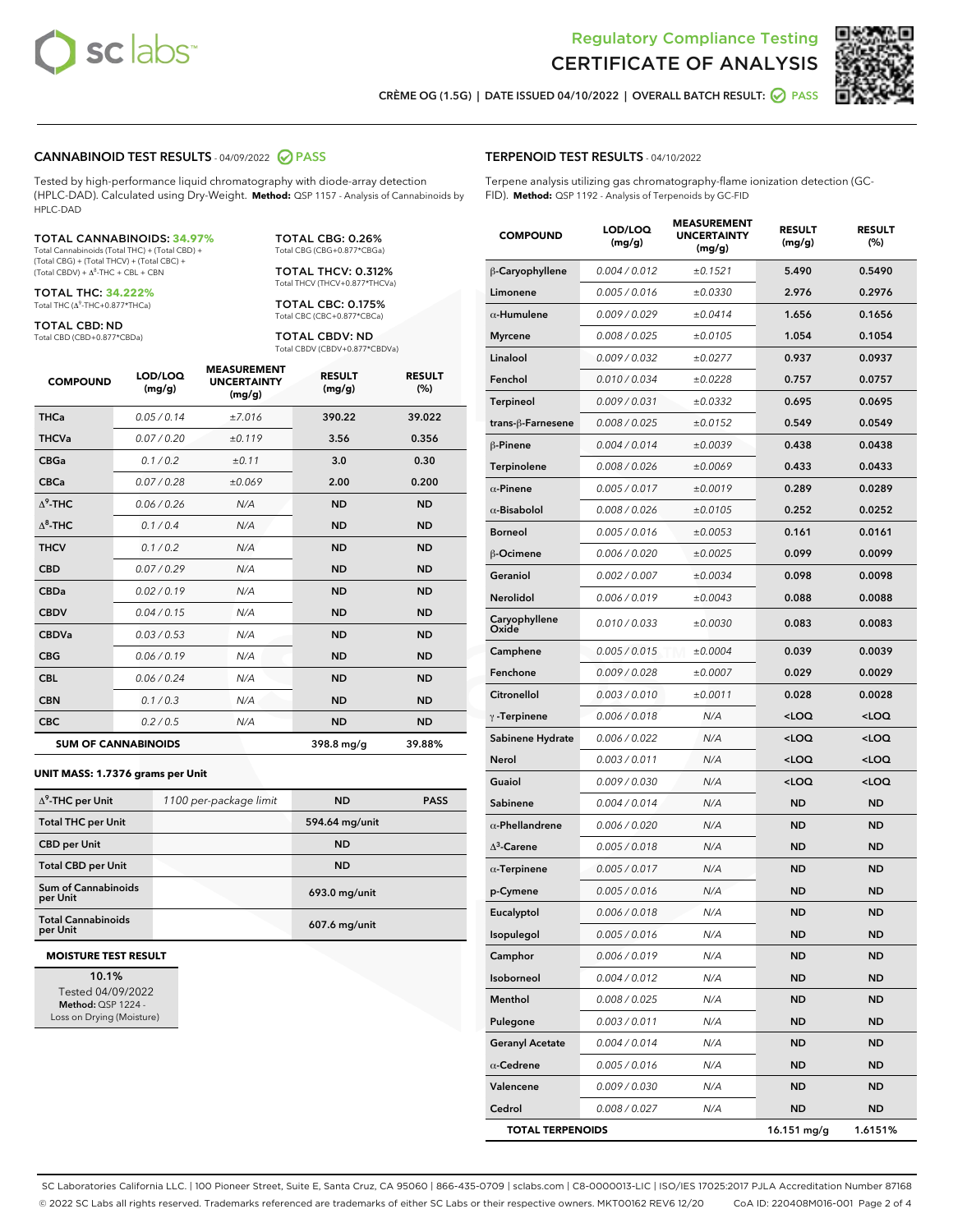



CRÈME OG (1.5G) | DATE ISSUED 04/10/2022 | OVERALL BATCH RESULT: ● PASS

# CATEGORY 1 PESTICIDE TEST RESULTS - 04/10/2022 2 PASS

Pesticide and plant growth regulator analysis utilizing high-performance liquid chromatography-mass spectrometry (HPLC-MS) or gas chromatography-mass spectrometry (GC-MS). \*GC-MS utilized where indicated. **Method:** QSP 1212 - Analysis of Pesticides and Mycotoxins by LC-MS or QSP 1213 - Analysis of Pesticides by GC-MS

| <b>COMPOUND</b>             | LOD/LOQ<br>$(\mu g/g)$ | <b>ACTION</b><br><b>LIMIT</b><br>$(\mu g/g)$ | <b>MEASUREMENT</b><br><b>UNCERTAINTY</b><br>$(\mu g/g)$ | <b>RESULT</b><br>$(\mu g/g)$ | <b>RESULT</b> |
|-----------------------------|------------------------|----------------------------------------------|---------------------------------------------------------|------------------------------|---------------|
| <b>Aldicarb</b>             | 0.03 / 0.08            | $\geq$ LOD                                   | N/A                                                     | <b>ND</b>                    | <b>PASS</b>   |
| Carbofuran                  | 0.02 / 0.05            | $\ge$ LOD                                    | N/A                                                     | <b>ND</b>                    | <b>PASS</b>   |
| Chlordane*                  | 0.03/0.08              | $>$ LOD                                      | N/A                                                     | <b>ND</b>                    | <b>PASS</b>   |
| Chlorfenapyr*               | 0.03/0.10              | ≥ LOD                                        | N/A                                                     | <b>ND</b>                    | <b>PASS</b>   |
| Chlorpyrifos                | 0.02/0.06              | $>$ LOD                                      | N/A                                                     | <b>ND</b>                    | <b>PASS</b>   |
| Coumaphos                   | 0.02 / 0.07            | $\ge$ LOD                                    | N/A                                                     | <b>ND</b>                    | <b>PASS</b>   |
| Daminozide                  | 0.02 / 0.07            | ≥ LOD                                        | N/A                                                     | <b>ND</b>                    | <b>PASS</b>   |
| <b>Dichlorvos</b><br>(DDVP) | 0.03/0.09              | > LOD                                        | N/A                                                     | <b>ND</b>                    | <b>PASS</b>   |
| Dimethoate                  | 0.03 / 0.08            | $>$ LOD                                      | N/A                                                     | <b>ND</b>                    | <b>PASS</b>   |
| Ethoprophos                 | 0.03/0.10              | $>$ LOD                                      | N/A                                                     | <b>ND</b>                    | <b>PASS</b>   |
| Etofenprox                  | 0.02 / 0.06            | $\geq$ LOD                                   | N/A                                                     | <b>ND</b>                    | <b>PASS</b>   |
| Fenoxycarb                  | 0.03/0.08              | $>$ LOD                                      | N/A                                                     | <b>ND</b>                    | <b>PASS</b>   |
| Fipronil                    | 0.03 / 0.08            | $\ge$ LOD                                    | N/A                                                     | <b>ND</b>                    | <b>PASS</b>   |
| Imazalil                    | 0.02 / 0.06            | $\geq$ LOD                                   | N/A                                                     | <b>ND</b>                    | <b>PASS</b>   |
| <b>Methiocarb</b>           | 0.02 / 0.07            | $\ge$ LOD                                    | N/A                                                     | <b>ND</b>                    | <b>PASS</b>   |
| Parathion-methyl            | 0.03/0.10              | $>$ LOD                                      | N/A                                                     | <b>ND</b>                    | <b>PASS</b>   |
| <b>Mevinphos</b>            | 0.03/0.09              | $\ge$ LOD                                    | N/A                                                     | <b>ND</b>                    | <b>PASS</b>   |
| Paclobutrazol               | 0.02 / 0.05            | $\ge$ LOD                                    | N/A                                                     | <b>ND</b>                    | <b>PASS</b>   |
| Propoxur                    | 0.03/0.09              | $\geq$ LOD                                   | N/A                                                     | <b>ND</b>                    | <b>PASS</b>   |
| Spiroxamine                 | 0.03 / 0.08            | $\ge$ LOD                                    | N/A                                                     | <b>ND</b>                    | <b>PASS</b>   |
| Thiacloprid                 | 0.03/0.10              | $\geq$ LOD                                   | N/A                                                     | <b>ND</b>                    | <b>PASS</b>   |

# CATEGORY 2 PESTICIDE TEST RESULTS - 04/10/2022 @ PASS

| <b>COMPOUND</b>          | LOD/LOQ<br>$(\mu g/g)$ | <b>ACTION</b><br><b>LIMIT</b><br>$(\mu g/g)$ | <b>MEASUREMENT</b><br><b>UNCERTAINTY</b><br>$(\mu g/g)$ | <b>RESULT</b><br>$(\mu g/g)$ | <b>RESULT</b> |
|--------------------------|------------------------|----------------------------------------------|---------------------------------------------------------|------------------------------|---------------|
| Abamectin                | 0.03/0.10              | 0.1                                          | N/A                                                     | <b>ND</b>                    | <b>PASS</b>   |
| Acephate                 | 0.02/0.07              | 0.1                                          | N/A                                                     | <b>ND</b>                    | <b>PASS</b>   |
| Acequinocyl              | 0.02/0.07              | 0.1                                          | N/A                                                     | <b>ND</b>                    | <b>PASS</b>   |
| Acetamiprid              | 0.02/0.05              | 0.1                                          | N/A                                                     | <b>ND</b>                    | <b>PASS</b>   |
| Azoxystrobin             | 0.02/0.07              | 0.1                                          | N/A                                                     | <b>ND</b>                    | <b>PASS</b>   |
| <b>Bifenazate</b>        | 0.01/0.04              | 0.1                                          | N/A                                                     | <b>ND</b>                    | <b>PASS</b>   |
| <b>Bifenthrin</b>        | 0.02/0.05              | 3                                            | N/A                                                     | <b>ND</b>                    | <b>PASS</b>   |
| <b>Boscalid</b>          | 0.03/0.09              | 0.1                                          | N/A                                                     | <b>ND</b>                    | <b>PASS</b>   |
| Captan                   | 0.19/0.57              | 0.7                                          | N/A                                                     | <b>ND</b>                    | <b>PASS</b>   |
| Carbaryl                 | 0.02/0.06              | 0.5                                          | N/A                                                     | <b>ND</b>                    | <b>PASS</b>   |
| Chlorantranilip-<br>role | 0.04/0.12              | 10                                           | N/A                                                     | <b>ND</b>                    | <b>PASS</b>   |
| Clofentezine             | 0.03/0.09              | 0.1                                          | N/A                                                     | <b>ND</b>                    | <b>PASS</b>   |

# CATEGORY 2 PESTICIDE TEST RESULTS - 04/10/2022 continued

| <b>COMPOUND</b>               | LOD/LOQ<br>(µg/g) | <b>ACTION</b><br>LIMIT<br>$(\mu g/g)$ | <b>MEASUREMENT</b><br><b>UNCERTAINTY</b><br>(µg/g) | <b>RESULT</b><br>(µg/g) | <b>RESULT</b> |
|-------------------------------|-------------------|---------------------------------------|----------------------------------------------------|-------------------------|---------------|
| Cyfluthrin                    | 0.12 / 0.38       | 2                                     | N/A                                                | <b>ND</b>               | <b>PASS</b>   |
| Cypermethrin                  | 0.11 / 0.32       | 1                                     | N/A                                                | <b>ND</b>               | <b>PASS</b>   |
| Diazinon                      | 0.02 / 0.05       | 0.1                                   | N/A                                                | ND                      | <b>PASS</b>   |
| Dimethomorph                  | 0.03 / 0.09       | 2                                     | N/A                                                | <b>ND</b>               | <b>PASS</b>   |
| Etoxazole                     | 0.02 / 0.06       | 0.1                                   | N/A                                                | <b>ND</b>               | <b>PASS</b>   |
| Fenhexamid                    | 0.03 / 0.09       | 0.1                                   | N/A                                                | ND                      | <b>PASS</b>   |
| Fenpyroximate                 | 0.02 / 0.06       | 0.1                                   | N/A                                                | <b>ND</b>               | <b>PASS</b>   |
| Flonicamid                    | 0.03 / 0.10       | 0.1                                   | N/A                                                | <b>ND</b>               | <b>PASS</b>   |
| Fludioxonil                   | 0.03 / 0.10       | 0.1                                   | N/A                                                | <b>ND</b>               | <b>PASS</b>   |
| Hexythiazox                   | 0.02 / 0.07       | 0.1                                   | N/A                                                | <b>ND</b>               | <b>PASS</b>   |
| Imidacloprid                  | 0.04 / 0.11       | 5                                     | N/A                                                | <b>ND</b>               | <b>PASS</b>   |
| Kresoxim-methyl               | 0.02 / 0.07       | 0.1                                   | N/A                                                | <b>ND</b>               | <b>PASS</b>   |
| <b>Malathion</b>              | 0.03 / 0.09       | 0.5                                   | N/A                                                | <b>ND</b>               | <b>PASS</b>   |
| Metalaxyl                     | 0.02 / 0.07       | $\overline{c}$                        | N/A                                                | <b>ND</b>               | <b>PASS</b>   |
| Methomyl                      | 0.03 / 0.10       | 1                                     | N/A                                                | <b>ND</b>               | <b>PASS</b>   |
| Myclobutanil                  | 0.03 / 0.09       | 0.1                                   | N/A                                                | <b>ND</b>               | <b>PASS</b>   |
| Naled                         | 0.02 / 0.07       | 0.1                                   | N/A                                                | <b>ND</b>               | <b>PASS</b>   |
| Oxamyl                        | 0.04 / 0.11       | 0.5                                   | N/A                                                | <b>ND</b>               | <b>PASS</b>   |
| Pentachloronitro-<br>benzene* | 0.03 / 0.09       | 0.1                                   | N/A                                                | <b>ND</b>               | <b>PASS</b>   |
| Permethrin                    | 0.04 / 0.12       | 0.5                                   | N/A                                                | <b>ND</b>               | <b>PASS</b>   |
| Phosmet                       | 0.03 / 0.10       | 0.1                                   | N/A                                                | <b>ND</b>               | <b>PASS</b>   |
| Piperonyl<br><b>Butoxide</b>  | 0.02 / 0.07       | 3                                     | N/A                                                | <b>ND</b>               | <b>PASS</b>   |
| Prallethrin                   | 0.03 / 0.08       | 0.1                                   | N/A                                                | <b>ND</b>               | <b>PASS</b>   |
| Propiconazole                 | 0.02 / 0.07       | 0.1                                   | N/A                                                | <b>ND</b>               | <b>PASS</b>   |
| Pyrethrins                    | 0.04 / 0.12       | 0.5                                   | N/A                                                | ND                      | <b>PASS</b>   |
| Pyridaben                     | 0.02 / 0.07       | 0.1                                   | N/A                                                | <b>ND</b>               | <b>PASS</b>   |
| Spinetoram                    | 0.02 / 0.07       | 0.1                                   | N/A                                                | <b>ND</b>               | <b>PASS</b>   |
| Spinosad                      | 0.02 / 0.07       | 0.1                                   | N/A                                                | ND                      | <b>PASS</b>   |
| Spiromesifen                  | 0.02 / 0.05       | 0.1                                   | N/A                                                | <b>ND</b>               | <b>PASS</b>   |
| Spirotetramat                 | 0.02 / 0.06       | 0.1                                   | N/A                                                | <b>ND</b>               | <b>PASS</b>   |
| Tebuconazole                  | 0.02 / 0.07       | 0.1                                   | N/A                                                | <b>ND</b>               | <b>PASS</b>   |
| Thiamethoxam                  | 0.03 / 0.10       | 5                                     | N/A                                                | <b>ND</b>               | <b>PASS</b>   |
| Trifloxystrobin               | 0.03 / 0.08       | 0.1                                   | N/A                                                | <b>ND</b>               | <b>PASS</b>   |

SC Laboratories California LLC. | 100 Pioneer Street, Suite E, Santa Cruz, CA 95060 | 866-435-0709 | sclabs.com | C8-0000013-LIC | ISO/IES 17025:2017 PJLA Accreditation Number 87168 © 2022 SC Labs all rights reserved. Trademarks referenced are trademarks of either SC Labs or their respective owners. MKT00162 REV6 12/20 CoA ID: 220408M016-001 Page 3 of 4